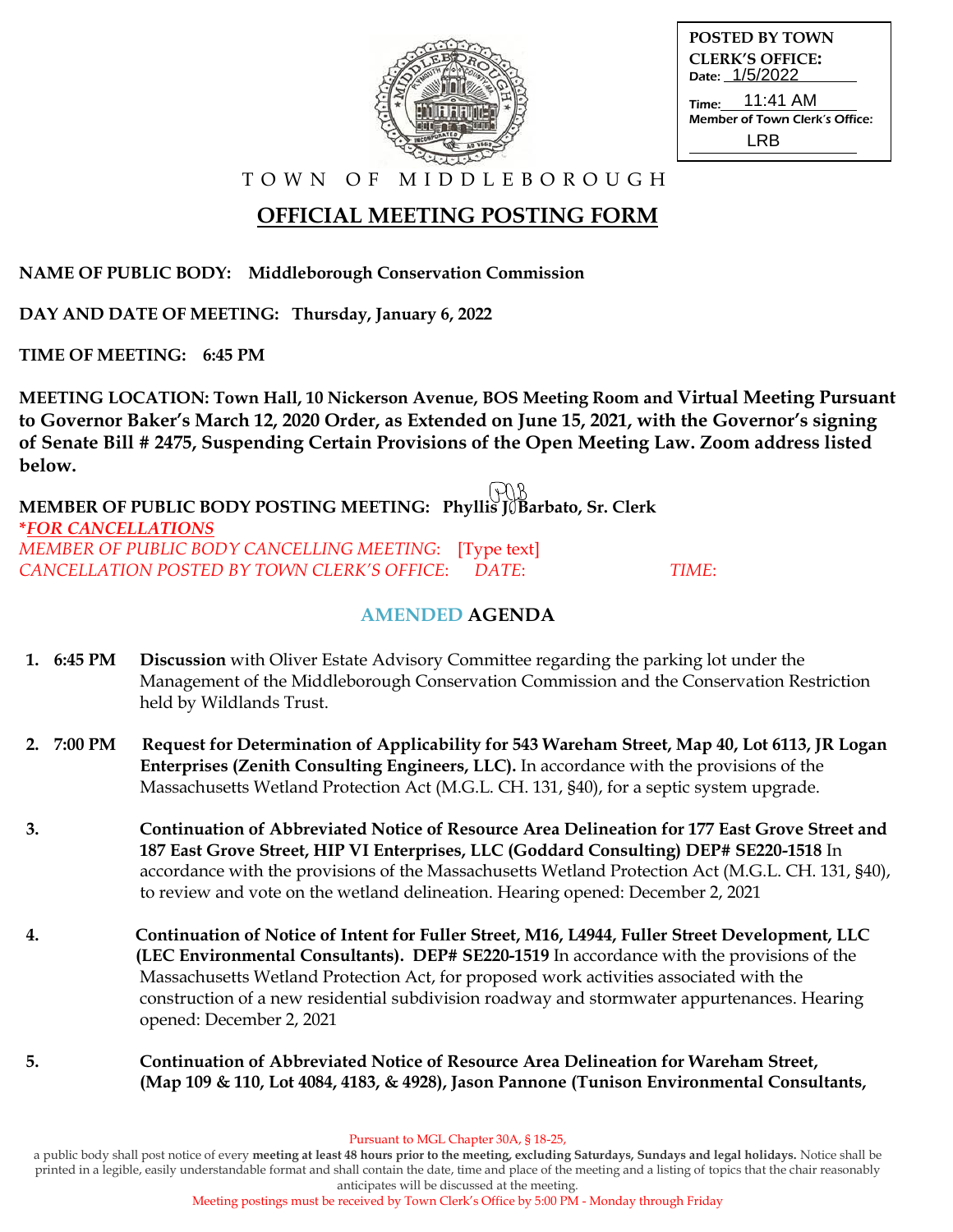| n <sub>0</sub> |
|----------------|

| POSTED BY TOWN                 |
|--------------------------------|
| <b>CLERK'S OFFICE:</b>         |
| Date:                          |
| Time:                          |
| Member of Town Clerk's Office: |
|                                |

#### T O W N O F M I D D L E B O R O U G H

## **OFFICIAL MEETING POSTING FORM**

 **Page 2 of 3**

 **LLC) DEP#220-1512** In accordance with the provisions of the Massachusetts Wetland Protection Act (M.G.L. CH. 131, §40), to review and vote on the wetland delineation. Hearing opened: October 7, 2021.

- **6. Continuation of Notice of Intent for Harding Street, Map 47, Lot 463, Steven M. Kahian, Etal Trustees, (Silva Engineering) DEP# 220-1516** In accordance with the provisions of the Massachusetts Wetland Protection Act, for construction of a parking lot with associated grading and drainage to support a walk-up ATM site. Hearing opened: September 2, 2021
- **7. Request for Certificate of Compliance for 223 East Main Street DEP# 220-1354** They proposed a septic system upgrade and a garage addition, well within 100' of a BVW. The Order of Conditions Plan of Record is dated: April 26, 2018
- **8. Request for Certificate of Compliance for 97 France Street DEP# 220-347** They proposed to construct a new cranberry bog and expand an existing bog in the buffer zone of a BVW and to remove fill from the BVW and bank of the Weweantic River. The Order of Conditions Plan of Record is dated: June 1, 1989.
- **9. Amend Certificate of Compliance for (95 & 97) Summer Street, DEP# 220-943.** This is due to an Administrative error with regarding the map/lot numbers. As Built is dated: June 28, 2016
- **10. Discussion regarding Denial and Email 681 Wareham Street, Map 110, Lot 4424 Cheryl Andrews Realty, LLC DEP# SE220-1459**
- **11. Sr. Clerk**: **a**. Town and State Guidance Updates; **b**. Accounting; **c**. Minutes 12/2/21;  **d**. Request for Group Use; **e**. Office Forms and Procedures; **f**. Website; **g**. Conservation Lands – Oliver, Tarragon Estates, Thrush Hollow, Town Forest, Ja-Mar, Morgan Property, Pratt Farm.
- **12. Agent**: **a**. 722 Plymouth Street; **b**. FY2022 Budget/FY2023 Budget; **c**. Ch.61A Notice Lot 1 Rocky Meadow Street; **d**. Ch.61A Notice Lot 2 Rocky Meadow Street; **e**. 55 Plymouth Street; **f**. 255 Plymouth Street; **g**. Discussion regarding 100+acres of donated land off of Wareham Street; **h**. Ch.61A Thompson and Precinct Street; **i**. 415 Plymouth Street; j. 9 Walnut Street.
- **13. Conservation Commissioner Reports** CPC; CEHIC; OSRP; Melissa Guimont Update regarding Alan Harris (MHS), Adam Guaraldi and Melissa Guimont report regarding 230 Bedford Street, M19, L1535.

#### **14. Mail/Correspondence**

a public body shall post notice of every **meeting at least 48 hours prior to the meeting, excluding Saturdays, Sundays and legal holidays.** Notice shall be printed in a legible, easily understandable format and shall contain the date, time and place of the meeting and a listing of topics that the chair reasonably anticipates will be discussed at the meeting.